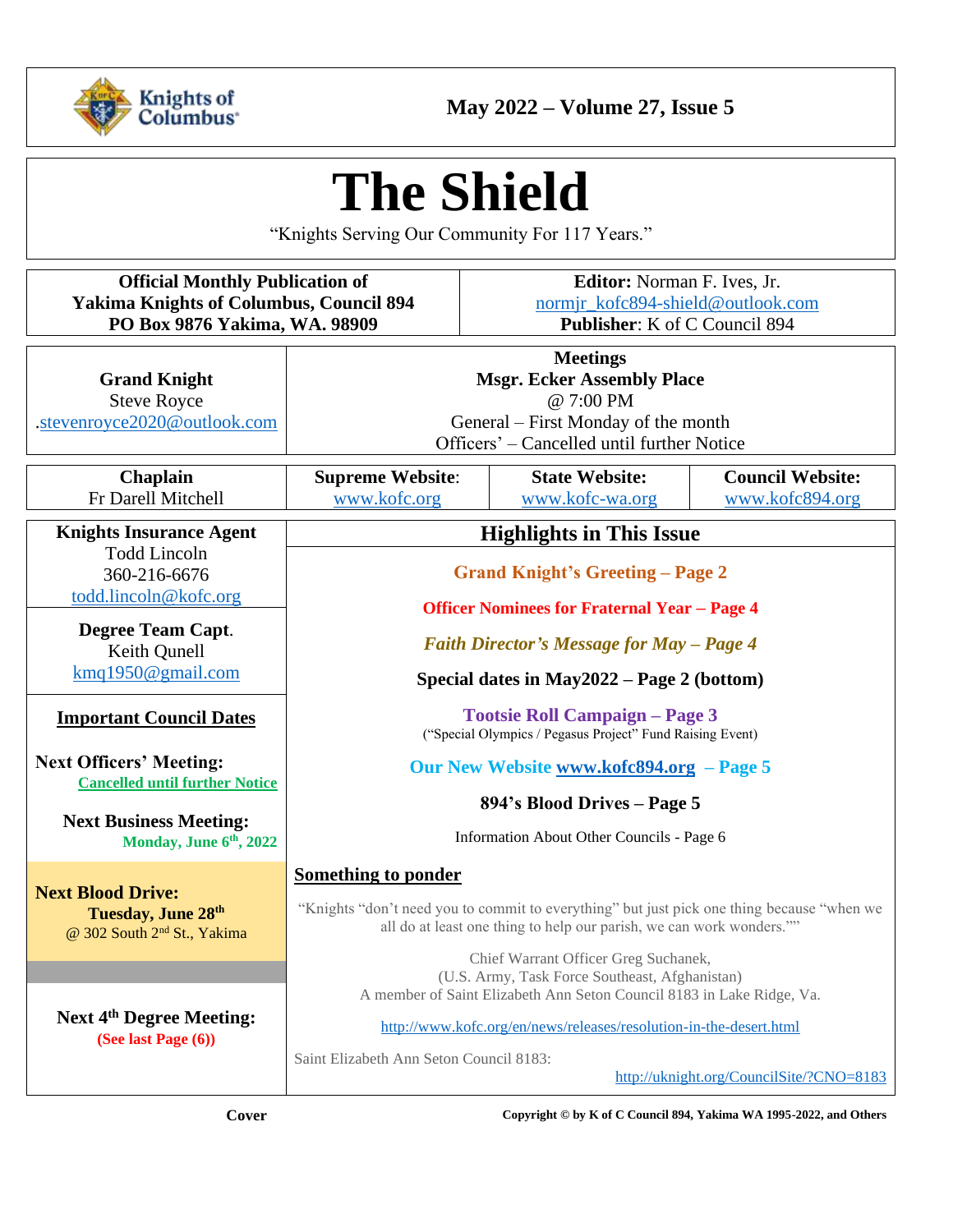#### **Greetings from Your Grand Knight:**

Worthy Brother Knights

My term as your Grand Knight will expire on July 1st and I want to thank all of you for your support and guidance over these past three years. I came in knowing very little about the position of Grand Knight and his duties; however, we overcame those obstacles and managed to achieve Star Council twice and Double Star Council and State Council of the Year because of your trust and hard work. Even during the Covid pandemic, we rose to the challenge, left no neighbor behind, and assisted our parish and community when asked. Your actions as Knights continues to be a bright light for all to see. Thank you again from the bottom of my heart for your support and friendship

Our first Tootsie Roll Fundraiser for Special Olympics and Pegasus Project will be held at Fred Meyer on Friday May 13<sup>th</sup> and Saturday May 14<sup>th</sup> from 9am until 7pm. We will need lots of help because we will be outside two entrances each day and need 2-3 people per entrance. Please contact Keith Qunell at 509-965-0505 if you can help and give a couple hours to this worthy cause.

Continue to pray the rosary and prayer to St. Michael the Archangel for victory for Ukraine and her people. The war has gone on for two months and millions of her people have become refugees and many have died. Please donate to the Ukraine Solidarity Fund at kofc.org. The Knights of Columbus is actively involved in the humanitarian relief and your support will help save lives.

| Vivat Jesus         | stevenroyce2020@outlook.com |
|---------------------|-----------------------------|
| Steve Royce         |                             |
| <b>Grand Knight</b> | 509-952-7071                |

**Chaplain's Reflection:** By *Father Darell Mitchell.*

**Father Darell has been very busy this month, his office assistant, Kathy, has been out of the office for back surgery, please include her in your prayers.**

Norm Ives

## **Important future Dates in 2020**

**Friday & Saturday, May 13th &14th** 

### **Our first annual Tootsie Roll Campaign since COVID hit;**

Details on page 3

## **Knight and Family of the Month and Year**

**Our Knights of the Month for May Are Rev. Fr Jesus Mariscal and Darrell Jones**

**Brother Brien Evenson his Family have been Chosen as FoM for May**

## **Supreme's Safe Environment**

**EVERY Knight should Take the Course!**

**Links on Supreme's, State's and 894's Websites!**

*May 2022* **Page - 2 Copyright © by K of C Council 894, Yakima WA 1995-2022, and Others**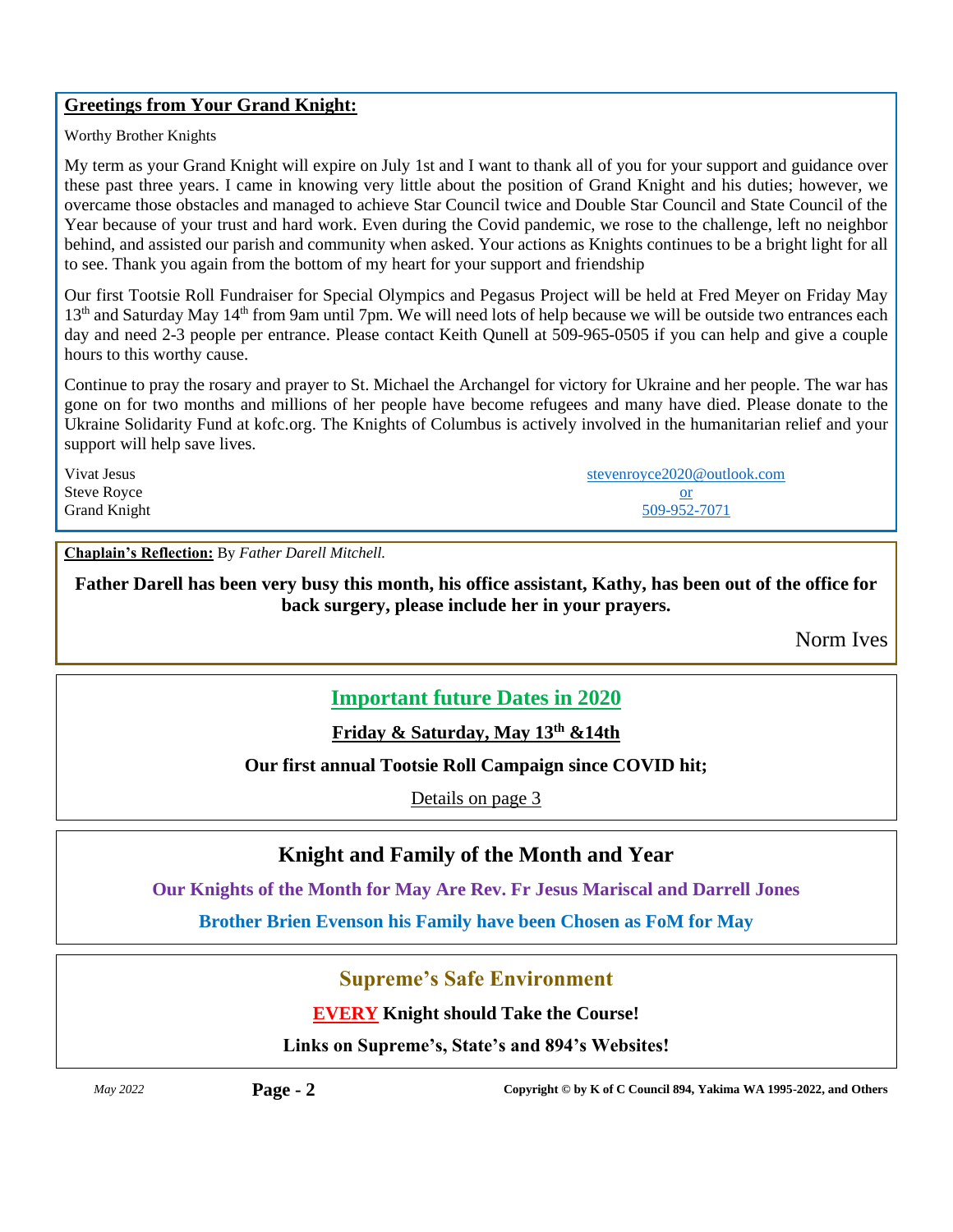## **Tootsie Roll Campaign**

## **This Campaign is Sponsored by the Washington State Council Columbus Charities**

All funds collected by the individual Councils (894) are sent to the WA State Tootsie Roll Campaign Chairman / Columbus Charities Chairman. They keep 20% and return 80% of what The Council (894) Collected.

## **Here is how the Campaign Works**

Council Members wearing Yellow and Red Aprons, stand out in front of a designated commercial establishment's main and "auxiliary" entrances.

Holding an ample supply of Tootsie Rolls in one hand and a Donation Can in the other, we offer customers coming and going FREE Tootsie rolls.

Usually whether they take one or not, most folks drop something into the donation canister.

This year it will be the Fred Meyer's Store on Fortieth Avenue (40<sup>th</sup> Ave).

Our Designated dates this year are the weekends (Friday & Saturday) of May 13<sup>th</sup>, 14<sup>th</sup>, and June 10<sup>th</sup> and 11<sup>th</sup>, 2022

All volunteers are asked to spend at least one two (2) hour shift on the day of their choice.

We, Council 904 will be present from1000 (10Am) until 1900 (7Pm) all four days

For more information or to Sign up for two (2) hours,

Feel free to Contact Brother **Keith Qunell** via eMail **[kmq1950@gmail.com](mailto:kmq1950@gmail.com)** or Via Phone **509-965-0505**

## **ATTENTION BROTHERS!**

**In June, we will be electing our "New" Council Officers for our Next Fraternal Year**

**Here are the nominations:**

**Grand Knight – Norman Ives Jr. Deputy Grand Knight – Open for Nominations Treasurer – Shane Smith Recorder – Mike Dean Chancellor – Keith Qunell Warden – Darrel Jones Advocate – Robert Wilson** (however, he is moving to the east coast in October, and we'll need a replacement) **Inside Guard – Jeff Penuel Outside guard – Ron Rice 3yr trustee – Steve Royce and Dan Curry 2yr Trustee – Matthew Pietrusiewicz 1yr Trustee – John Shumaker**

Financial secretary and Chaplain are not elected positions. Patrick Forrest's application for FS has been submitted and is pending confirmation.

Nominations are open and can be made from the floor and may not be closed until the election of officers is convened under new business at the next general meeting.

If there is only one candidate proposed for a particular office and no further nominations have been made from the floor, the presiding Grand Knight shall declare those individuals elected by acclamation.

If there are more than one nomination for an office, the election will be conducted by secret ballot at that meeting.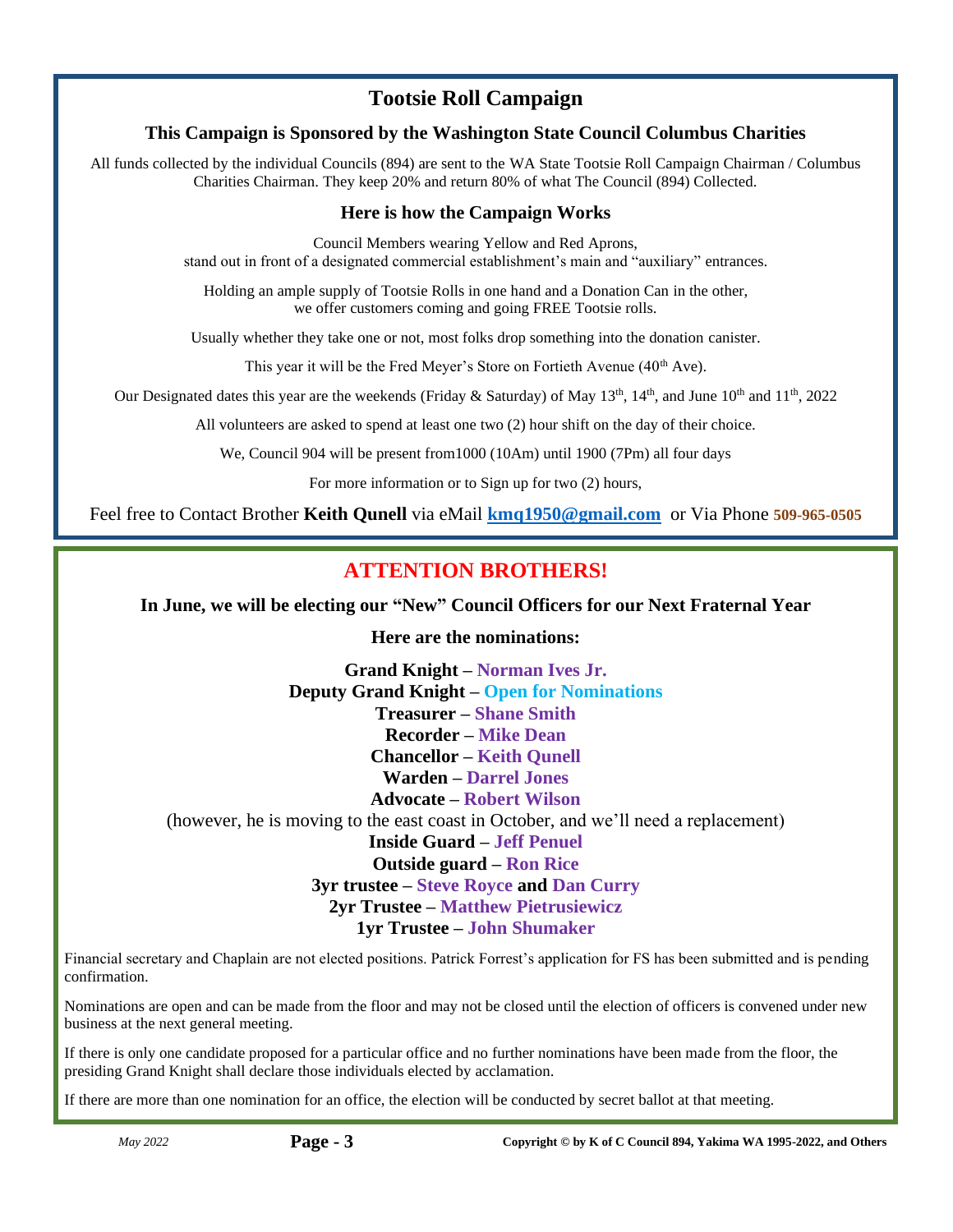# **A Message from our Worthy Faith Director!**

## **Brother Patrick Forrest**

Dear brother Knights,

Last month was certainly the coldest April in recent memory. Recall the snow, and frigid winds of Holy Week? The good news is that we are now looking forward to the warmth and brightness of May! Yes, May! May, the month of Mary! May, the month that Mary appeared to the three shepherd children; Francisco and his sister Jacinta Marto, and their cousin Lucia Dos Santos in the Cova da Iria in the town of Fatima, Portugal exactly 105 years ago on the 13th. The appearances Our Lady, the Virgin Mary made to the children on the 13th of each month beginning in May and ending on October 13th and the messages she gave to them and to us have tremendous significance especially in light of current world events.

Mary's message is simple; pray the Rosary each day to bring peace to the world and to bring an end to the war (WWI, however, this can easily apply to the current war being waged by Russia in Ukraine). She asked to pray for the conversion of Russia, to do penance and that God wanted the world to have a devotion to Her Immaculate Heart. The Fatima message emphasizes the central truths and devotions of the Catholic Faith: The Blessed Trinity, the Eucharist, penance, the Rosary, and making sacrifices for the conversion of sinners.

All of us have the ability to respond to Our Lady's message by living God-centered lives and by fulfilling the requests of Our Lady of Fatima, the fulfillment of our daily duty and the keeping of God's commandments, making the five first Saturdays Devotion, wearing the Brown Scapular as a sign of our consecration to the Immaculate Heart of Mary and praying the Holy Rosary every day. We may also join with others in praying the Our Lady of Fatima novena beginning May 4th and ending May 12th by reciting the following prayer:

## **Most Holy Virgin,**

**who deigned to come to Fatima to reveal to the three little shepherds the treasures of graces hidden in the recitation of the Rosary, inspire our hearts with a sincere love of this devotion, so that by meditating on the mysteries of our redemption that are recalled in it, we may gather the fruits and obtain the conversion of sinners, the conversion of Russia, and this favor (mention your request), which I so earnestly seek and which I ask of thee in this novena, for the greater glory of God, for thine own honor, and for the good of all people. Amen. (Our Father, Hail Mary, Glory Be - three times each)**

**Our Church then celebrates the feast of Our Lady of Fatima on the 13th.**

# **Brothers!**

We have received several messages and thank-You's from our donation recipients and our Seminarians!

Over the next weeks I will be scanning them into PDF files and uploading them to our website, which, by the way will be undergoing reconstruction during the same period.

The support team at our hosting site, eCatholic, will be helping me attempt to design and implement several alternatives that will keep it uncluttered as it currently is but permitting more information in it.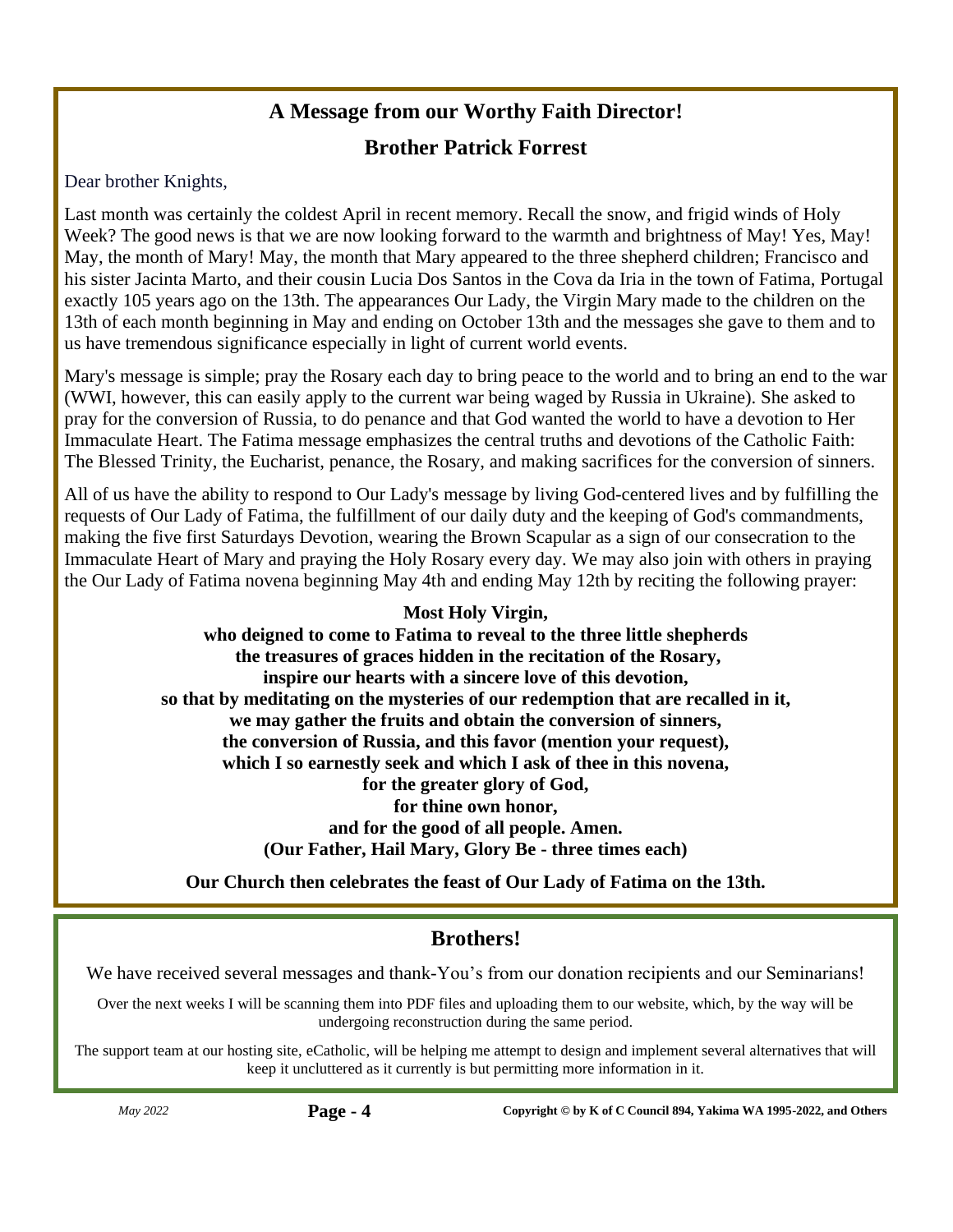## **Our Council Website**

Can be found at **[www.kofc894.org](http://www.kofc894.org/)** and is hosted by eCatholic, the same people who host Saint Paul's site.

Among other Information, the current Issue of *THE SHIELD* is also available on the site.

You may also Pay your Dues and donate to various council Programs there!

### **Council 894's Blood Drives**

**Our last Blood drive (April 26 th) was cancelled due to staffing problems at the red Cross! Our next drive will be' Tuesday, June 28th , 2022**

**Please note that the hours have Changed!**

**Our next blood drive is scheduled for April 26th from 1300 (1Pm) to 1900 (7Pm)**

You may contact Brother Keith Qunell - [kmq1950@yahoo.com](mailto:kmq1950@yahoo.com) or 509-965-0505

## **Visitors**

**Supreme is encouraging us to admit visitors to our General Meetings. However, they must be Pre-Approved by the Grand Knight (and officers). Our GK desires the visitor requests no less than two (2) weeks in advance of the meeting via eMail.**

**Please Carbon Copy our DGK / IT guy concerning all requests. Visitors must be sitting with their "sponsor".**

# **Financial Secretary**

Our Worthy Financial Secretary, Brother Marc Desgroseillier has been serving us for eight (8) years, and is retiring as of June 30, 2022.

If you are interested in the position, please contact our WGK, Steve Royce ( [stevenroyce2020@outlook.com](mailto:stevenroyce2020@outlook.com) )

Or

Our worthy FS, Marc Desgroseillier (desgroseillier@charter.net)

Please check these links on Supreme's site first:

Financial Secretary's Guide - <https://www.kofc.org/en/forms/leadership/financial-secretary5089.pdf>

Financial Secretary's Summary of Responsibilities –

[https://www.kofc.org/en/forms/leadership/financial-secretary-flyer10238.pdf](https://na01.safelinks.protection.outlook.com/?url=https%3A%2F%2Fwww.kofc.org%2Fen%2Fforms%2Fleadership%2Ffinancial-secretary-flyer10238.pdf&data=04%7C01%7C%7Cb00937488d9e449d5d3e08d9efe34f4d%7C84df9e7fe9f640afb435aaaaaaaaaaaa%7C1%7C0%7C637804581839317648%7CUnknown%7CTWFpbGZsb3d8eyJWIjoiMC4wLjAwMDAiLCJQIjoiV2luMzIiLCJBTiI6Ik1haWwiLCJXVCI6Mn0%3D%7C3000&sdata=OZbHFObJ4PBPdAYmymnOSoRM58bNqV5W5HYeaHTy4eY%3D&reserved=0)

We will need to know your interest prior to May first, as this is a position nominated by **The Grand Knight and appointed by Supreme, after a background Check has been completed, you will be bonded by them.**

## **From Our WGK Steve Royce concerning the People of the Ukraine!**

**Please visit the Supreme website at [kofc.org](https://www.kofc.org/en/index.html) and donate today. All donations go directly to help those in need with shelter, food, medical supplies, clothing, communication and religious supplies and all funds are matched.**

### **Giant RED banner at the top of the page you can't miss it!**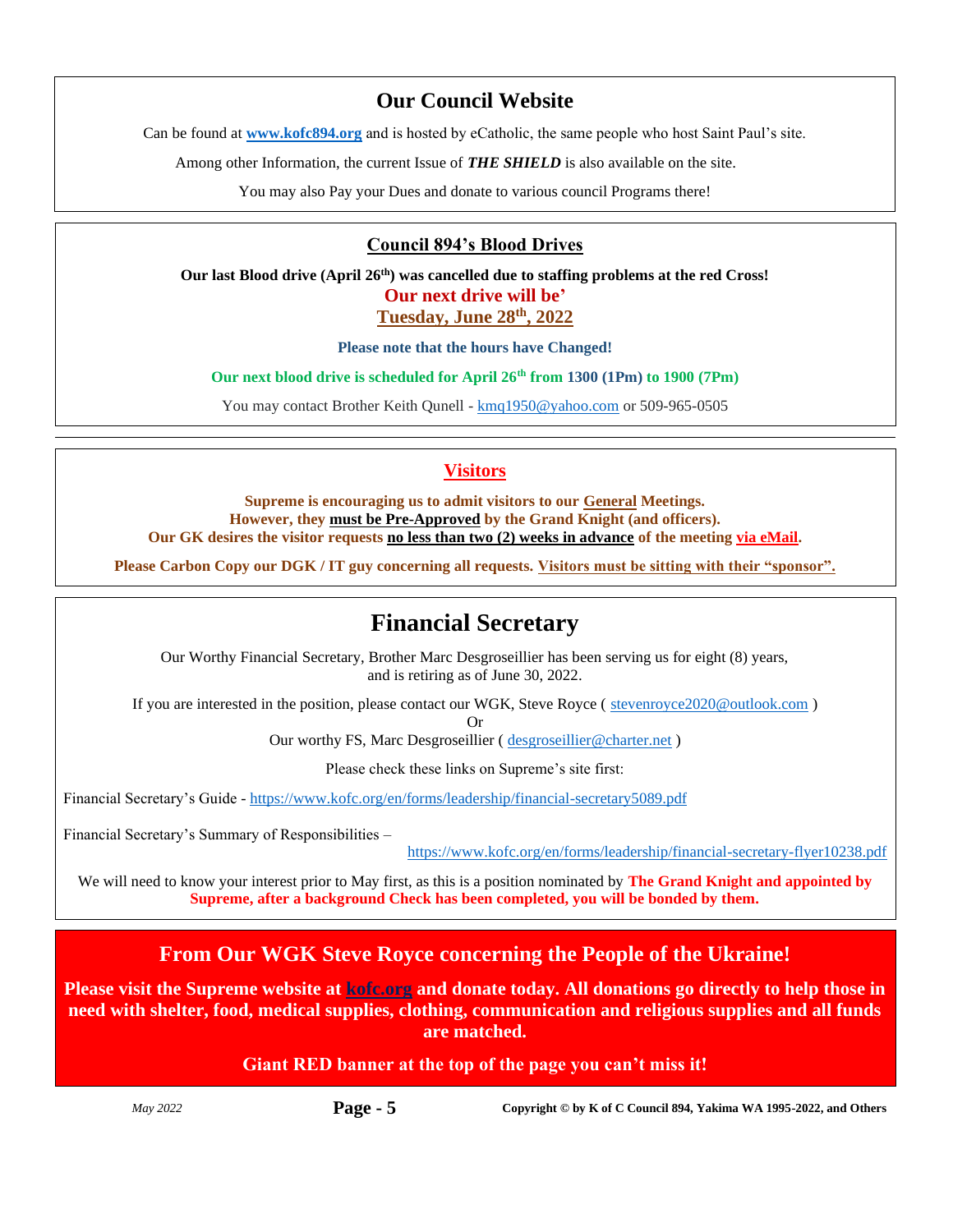#### **Welcome New Brother Knight**

**Worthy Brother Robby Lewis has recently Transferred to 894, from the College Council at Gonzaga. Has is arriving as a 4 th Degree Sir Knight!** 

#### **Prayer Requests**

#### **1.5 Million (1,500,000) Ukraine Refugees & Victims**

– Msgr. Ecker – Patti & John Soden – Laurie Browning – Sandy Lamm – Mike Cunningham – Jerry Stevens Family –

– Harry Cambeis – Darrel Jones & Family – Jeff Penuel – Ann Hill – Carey Hill – Kody Weldon – Diane Hernandez –

– Josh Jones Family – Thomas McCormick – Gary Mitchell – Tony Lesich – Jackie Gamache – Consuelo Resendez –

– Tina Wanamaker – Rod Allen – Derick Pemberton's Fiancé – Mike dean's Good Friend – Bob Lewis – Jane Ontiveros –

– Kathy McLain-Robinson – Sue Bussoli – Cindy Lockwood (RIP) – Sharon Wilson – Leah Krausa – Norm Ives –

– Shirley Schmidt – Marc's Cousin – Brendan & Christina – Yakima Transit's Drivers and their families –

and "Bridgett" whose Marine Son may be being redeployed to Afghanistan (a wonderful lady who offers rides to Veterans)

## **Death/Sick Notices:**

**Our State Chaplain, Rev. Kenneth St. Hilaire**, celebrates monthly Masses for our deceased and ill brother Knights and their family members. A card of condolence or get well is also sent to the next of kin or family member from our State Executive Director. The names are then included in our State Bulletin and our own Council Newsletter. If you or a family member is ill, or if a family member is recently deceased, please send the name and relationship to Shane Smith, please be sure to include the name and address of the person who should be receiving the card, and it will be forwarded to our State Secretary. You may email brother Shane at **[kofcsmith@msn.com](mailto:kofcsmith@msn.com)** or phone/text him at 509-949-7785.

#### **Father Joseph Caruana Fourth Degree Assembly 1171**

**Due to this "COVID-19 Situation", Although the "Ban" on in-person meetings and gatherings has been "Lifted", You are encouraged to contact your Appropriate Assembly Officers**

**Please contact Faithful Navigator Sir Knight Shane Smith for more information**

**Shane's Number is** 509-949-7785 Or eMail him here: [kofcsmith@msn.com](mailto:kofcsmith@msn.com)

#### **Information About Other Councils in District 6**

**2303 – Holy Rosary Council (Moxee) –**

**6097 – Ahtanum Mission Council (Holy Family) –**

**8294 – Our Lady of Guadalupe Council (Saint Joseph) –**

**8768 – Our Lady of Lourdes Council (Selah) –**

**Please contact the appropriate Council Officer(s) for more information. - - - - - or - - -**

**District Deputy Federico Lopez via [dd06@kofc-wa.org](mailto:dd06@kofc-wa.org)**

**Due to this "COVID-19 Situation", Although the "Ban" has been "Partially Lifted" on in-person meetings and gatherings, You are encouraged to contact your Appropriate Council Officers**